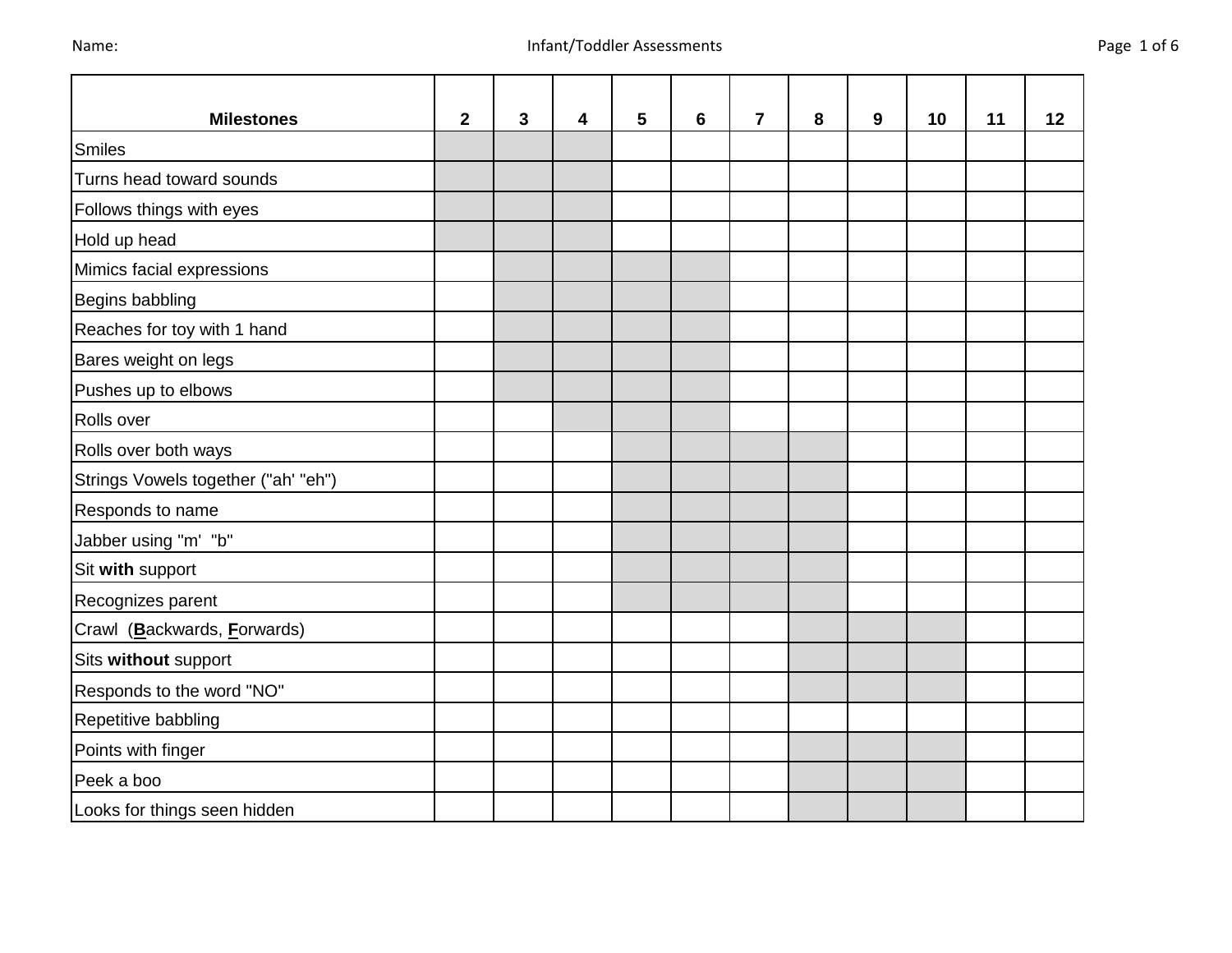| <b>Milestones</b>               | $\overline{2}$ | 3 | 4 | $5\phantom{.0}$ | 6 | 7 | 8 | 9 | 10 | 11 | 12 |
|---------------------------------|----------------|---|---|-----------------|---|---|---|---|----|----|----|
| Pincher grip                    |                |   |   |                 |   |   |   |   |    |    |    |
| Stands holding on               |                |   |   |                 |   |   |   |   |    |    |    |
| Pulls to stand/Stands alone     |                |   |   |                 |   |   |   |   |    |    |    |
| Moves into sitting position     |                |   |   |                 |   |   |   |   |    |    |    |
| Stranger shyness                |                |   |   |                 |   |   |   |   |    |    |    |
| Wants to hear story books read  |                |   |   |                 |   |   |   |   |    |    |    |
| Sounds/actions to get attention |                |   |   |                 |   |   |   |   |    |    |    |
| Helps with dressing             |                |   |   |                 |   |   |   |   |    |    |    |
| Responds to request             |                |   |   |                 |   |   |   |   |    |    |    |
| Uses gestures/ sign language    |                |   |   |                 |   |   |   |   |    |    |    |
| "Mama, Dada, Uh-oh"             |                |   |   |                 |   |   |   |   |    |    |    |
| Tries to mimic words            |                |   |   |                 |   |   |   |   |    |    |    |
| Takes first step                |                |   |   |                 |   |   |   |   |    |    |    |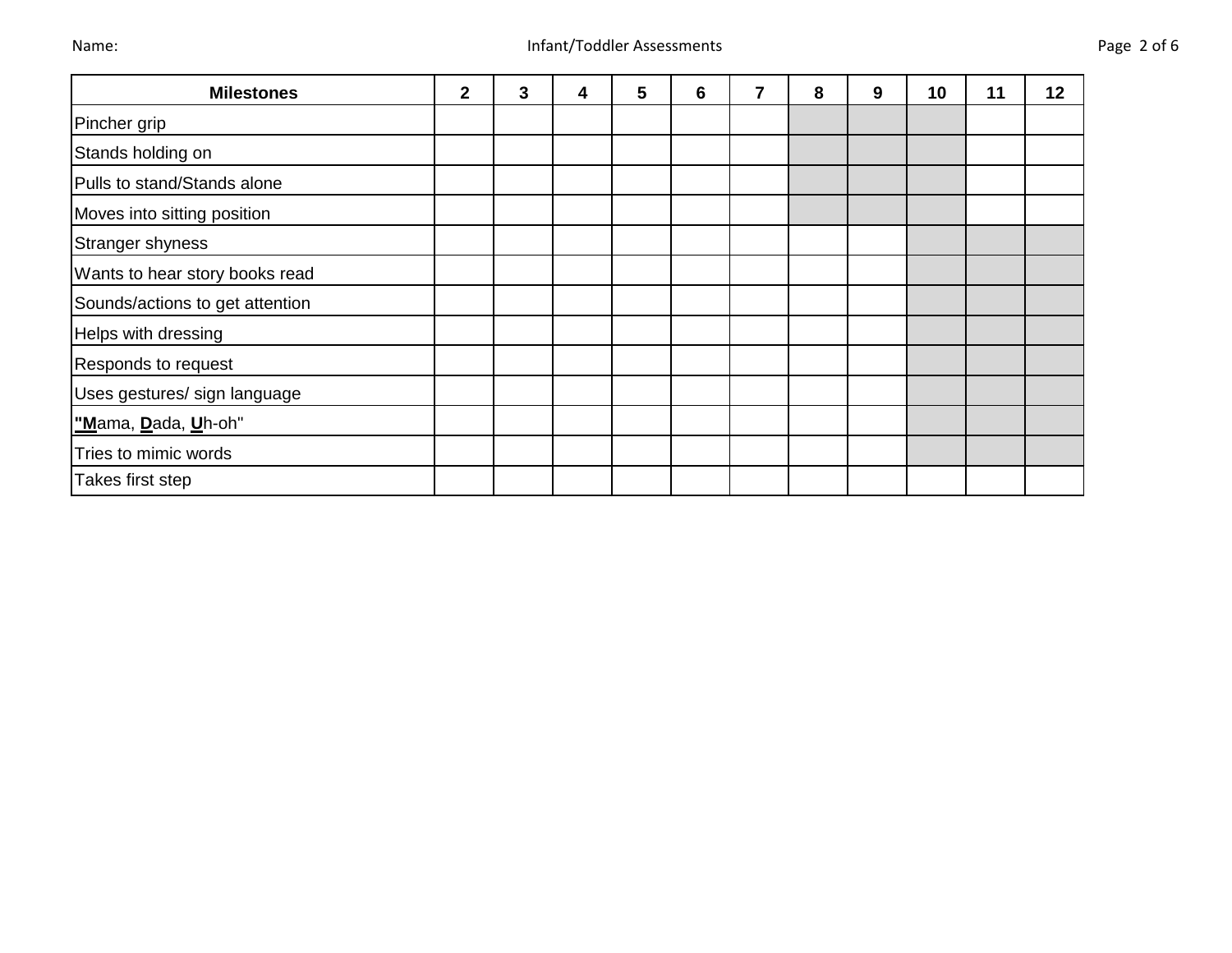| <b>Milestones</b>               | 13 | 14 | 15 | 16 | 17 | 18 | 19 | 20 | 21 | 22 | 23 | 24 |
|---------------------------------|----|----|----|----|----|----|----|----|----|----|----|----|
| <b>First Step</b>               |    |    |    |    |    |    |    |    |    |    |    |    |
| Shakes, bangs, throws toys      |    |    |    |    |    |    |    |    |    |    |    |    |
| Puts items in/out of containers |    |    |    |    |    |    |    |    |    |    |    |    |
| Starts following directions     |    |    |    |    |    |    |    |    |    |    |    |    |
| Plays with items as intended    |    |    |    |    |    |    |    |    |    |    |    |    |
| Temper tantrums                 |    |    |    |    |    |    |    |    |    |    |    |    |
| Points to things of interest    |    |    |    |    |    |    |    |    |    |    |    |    |
| Explores independently          |    |    |    |    |    |    |    |    |    |    |    |    |
| At least 6 word vocabulary      |    |    |    |    |    |    |    |    |    |    |    |    |
| Follows 1 step directions       |    |    |    |    |    |    |    |    |    |    |    |    |
| <b>Walks alone</b>              |    |    |    |    |    |    |    |    |    |    |    |    |
| Maneuvers steps                 |    |    |    |    |    |    |    |    |    |    |    |    |
| Drinks from cup                 |    |    |    |    |    |    |    |    |    |    |    |    |
| Eats with spoon                 |    |    |    |    |    |    |    |    |    |    |    |    |
| Mimics consistently             |    |    |    |    |    |    |    |    |    |    |    |    |
| Increased independence          |    |    |    |    |    |    |    |    |    |    |    |    |
| Shows defiance                  |    |    |    |    |    |    |    |    |    |    |    |    |
| Plays along side others         |    |    |    |    |    |    |    |    |    |    |    |    |
| Points to named pictures/items  |    |    |    |    |    |    |    |    |    |    |    |    |
| Knows people by names           |    |    |    |    |    |    |    |    |    |    |    |    |
| Knows body parts                |    |    |    |    |    |    |    |    |    |    |    |    |
| Uses 2-4 word sentences         |    |    |    |    |    |    |    |    |    |    |    |    |
| Follows simple instructions     |    |    |    |    |    |    |    |    |    |    |    |    |
| Repeats words                   |    |    |    |    |    |    |    |    |    |    |    |    |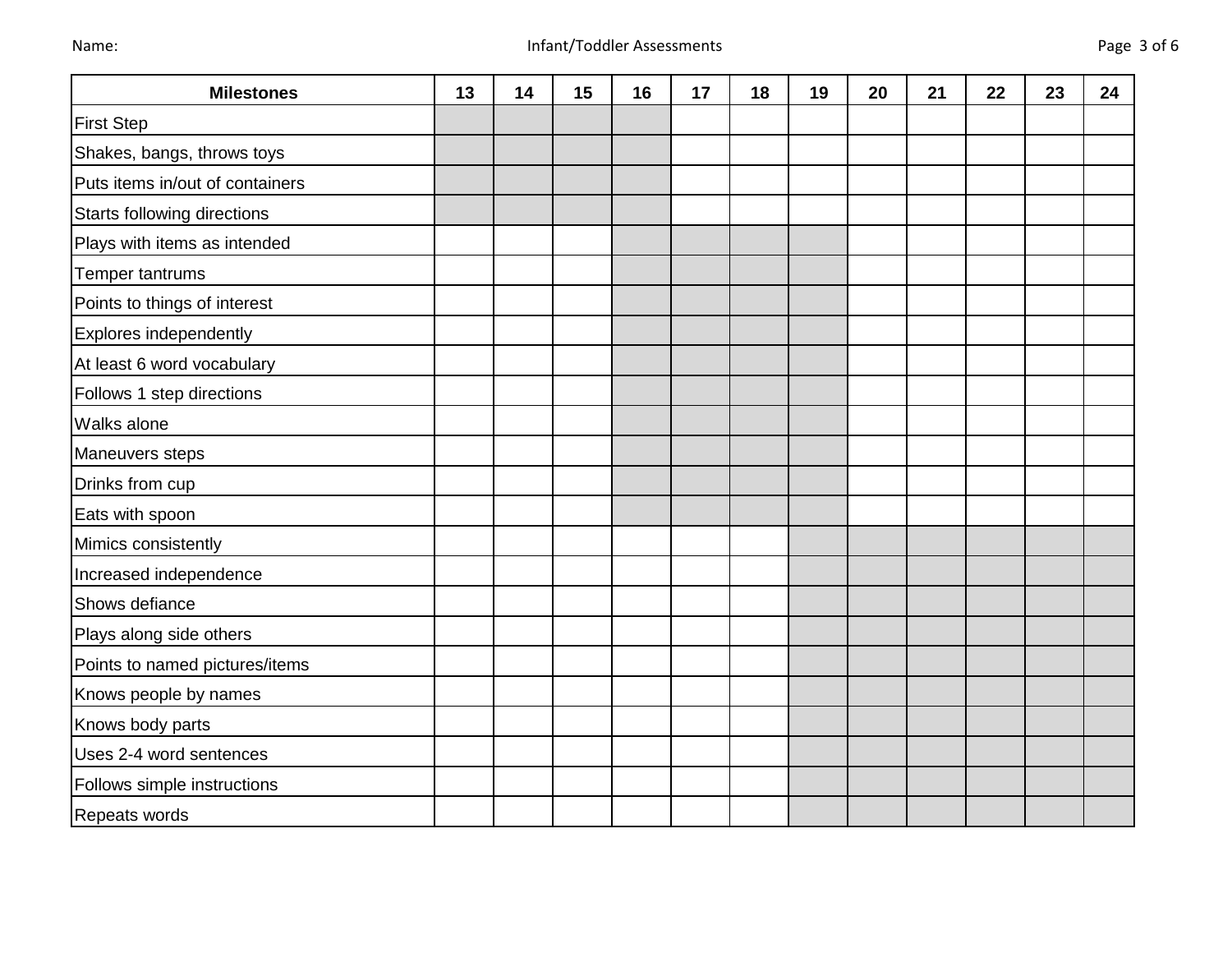| <b>Milestones</b>         | 13 | 14 | 15 | 16 | 17 | 18 | 19 | 20 | 21 | 22 | 23 | 24 |
|---------------------------|----|----|----|----|----|----|----|----|----|----|----|----|
| Sort shapes               |    |    |    |    |    |    |    |    |    |    |    |    |
| Build towers of 4+ blocks |    |    |    |    |    |    |    |    |    |    |    |    |
| Begins hand dominance     |    |    |    |    |    |    |    |    |    |    |    |    |
| Stand on tiptoe           |    |    |    |    |    |    |    |    |    |    |    |    |
| <b>Walks steadily</b>     |    |    |    |    |    |    |    |    |    |    |    |    |
| Begins to run             |    |    |    |    |    |    |    |    |    |    |    |    |
| Climbs without help       |    |    |    |    |    |    |    |    |    |    |    |    |
| Throws ball overhand      |    |    |    |    |    |    |    |    |    |    |    |    |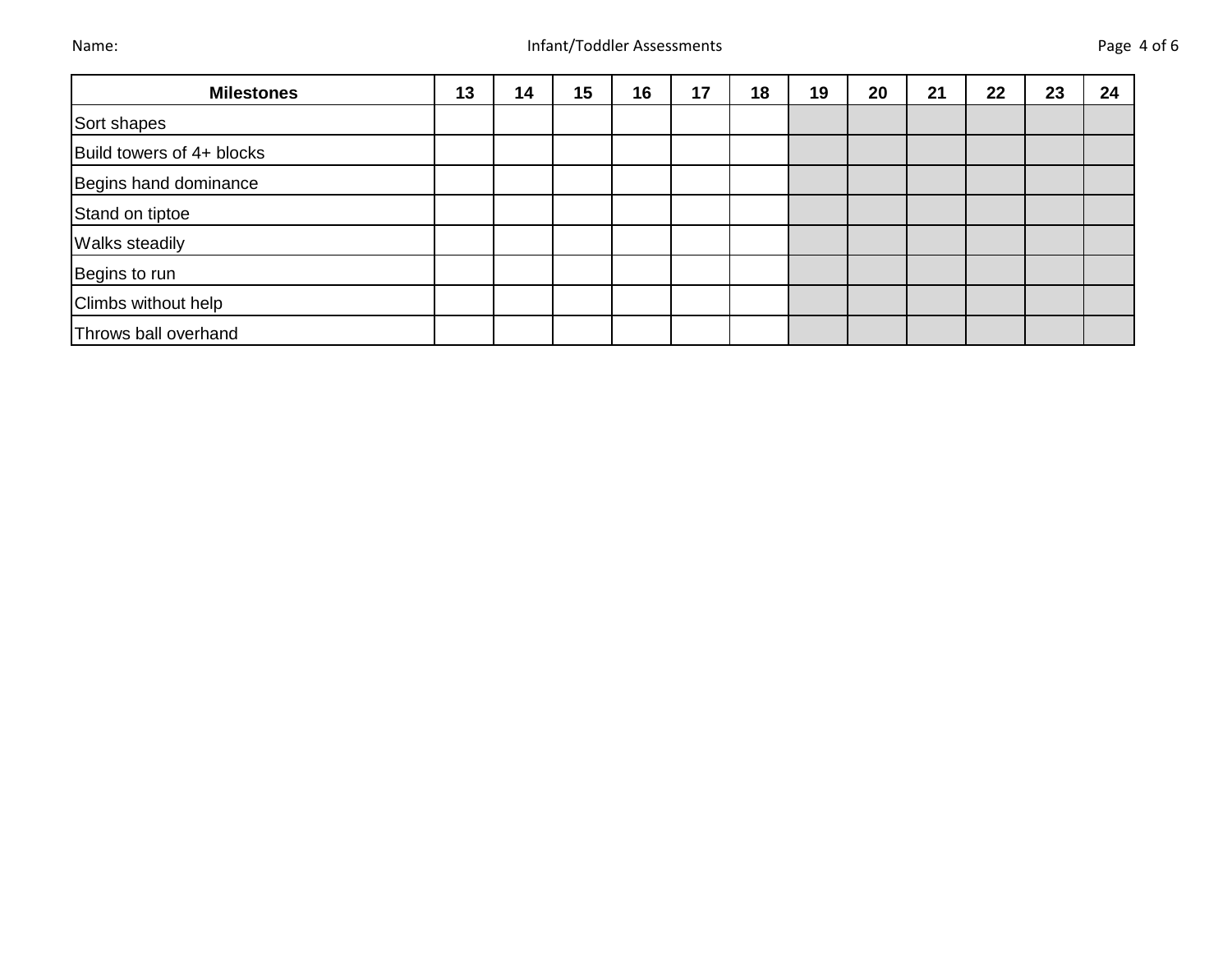| <b>Milestones</b>                | 25 | 26 | 27 | 28 | 29 | 30 | 31 | 32 | 33 | 34 | 35 | 36 |
|----------------------------------|----|----|----|----|----|----|----|----|----|----|----|----|
| Copies others                    |    |    |    |    |    |    |    |    |    |    |    |    |
| Shows more independence          |    |    |    |    |    |    |    |    |    |    |    |    |
| Plays beside other children      |    |    |    |    |    |    |    |    |    |    |    |    |
| Points to named items            |    |    |    |    |    |    |    |    |    |    |    |    |
| Repeats words heard              |    |    |    |    |    |    |    |    |    |    |    |    |
| Follows simple instructions      |    |    |    |    |    |    |    |    |    |    |    |    |
| Sentences with 2-4 words         |    |    |    |    |    |    |    |    |    |    |    |    |
| Begins to sort shapes            |    |    |    |    |    |    |    |    |    |    |    |    |
| Completes sentences/rhymes       |    |    |    |    |    |    |    |    |    |    |    |    |
| Plays "make believe"             |    |    |    |    |    |    |    |    |    |    |    |    |
| Builds towers of 4or more blocks |    |    |    |    |    |    |    |    |    |    |    |    |
| Hand dominance                   |    |    |    |    |    |    |    |    |    |    |    |    |
| Stand on tiptoe                  |    |    |    |    |    |    |    |    |    |    |    |    |
| Kicks a ball                     |    |    |    |    |    |    |    |    |    |    |    |    |
| Running                          |    |    |    |    |    |    |    |    |    |    |    |    |
| Walks up/down stairs holding on  |    |    |    |    |    |    |    |    |    |    |    |    |
| Draw circles/straight lines      |    |    |    |    |    |    |    |    |    |    |    |    |
| Shows affection toward others    |    |    |    |    |    |    |    |    |    |    |    |    |
| <b>Takes turns</b>               |    |    |    |    |    |    |    |    |    |    |    |    |
| Dresses/undresses self           |    |    |    |    |    |    |    |    |    |    |    |    |
| Follows 2-3 step directions      |    |    |    |    |    |    |    |    |    |    |    |    |
| Location words (in/on/under)     |    |    |    |    |    |    |    |    |    |    |    |    |
| Knows name, age, gender          |    |    |    |    |    |    |    |    |    |    |    |    |
| Talks clear                      |    |    |    |    |    |    |    |    |    |    |    |    |